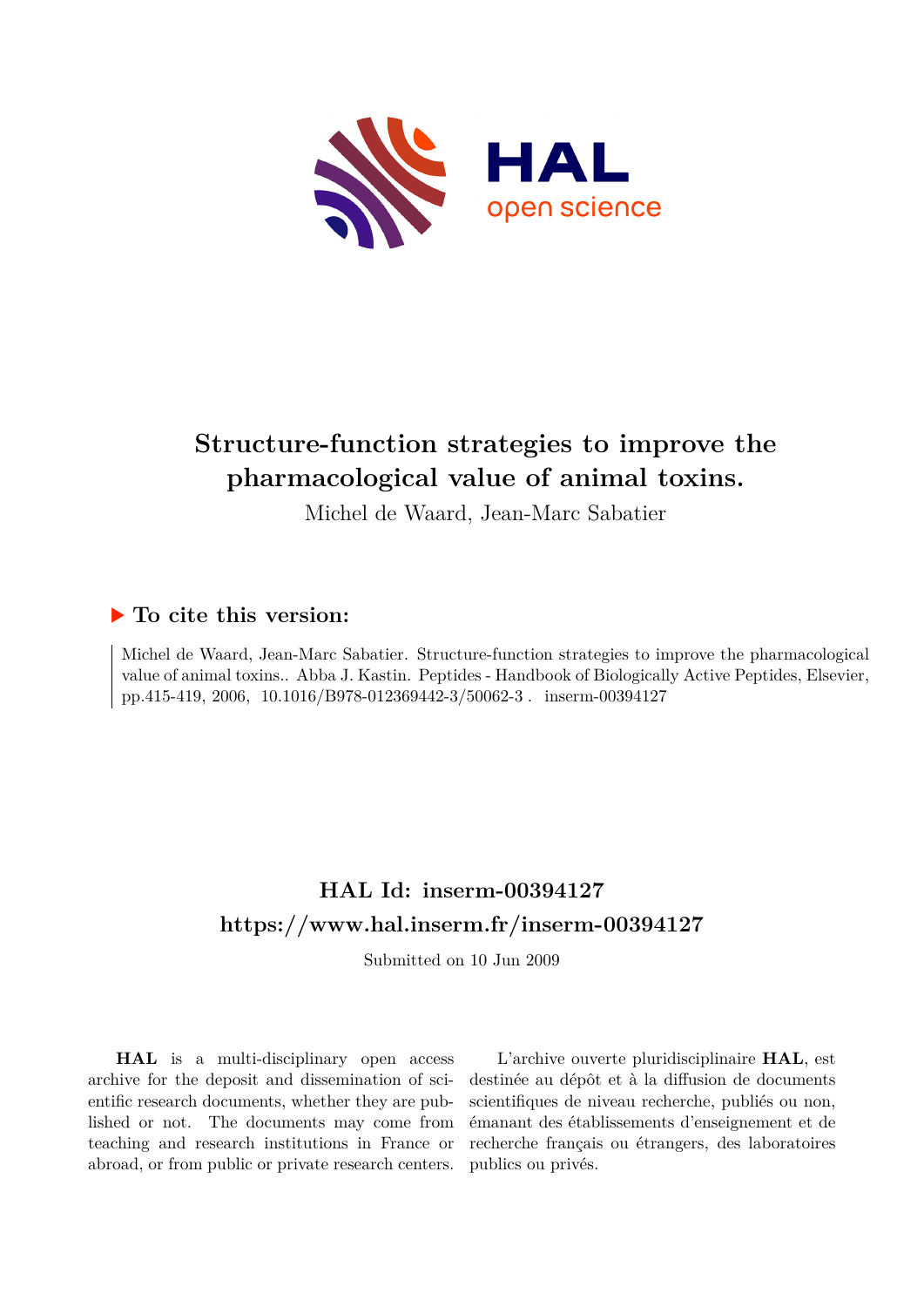# **Structure-function strategies to improve the pharmacological value of animal toxins**

Michel De Waard<sup>a</sup> and Jean-Marc Sabatierb,c,\*

<sup>a</sup>*Laboratoire Canaux Calciques, Fonctions et Pathologies, Inserm U607, CEA, DRDC, 17 Rue des Martyrs, 38054 Grenoble Cedex 09, France* <sup>b</sup>*Laboratoire d'Ingénierie des Protéines, CNRS FRE 2738, Boulevard Pierre Dramard, 13916 Marseille Cedex 20, France*

<sup>c</sup>*Laboratoire CellPep S.A., 13-15 Rue Ledru-Rollin, 13015 Marseille, France*

\* Corresponding author.

Tel.: +33 4 91 69 88 52; fax: +33 4 91 65 75 95

*E-mail address:* [sabatier.jm@jean-roche.univ-mrs.fr](mailto:sabatier.jm@jean-roche.univ-mrs.fr) (J.-M. Sabatier).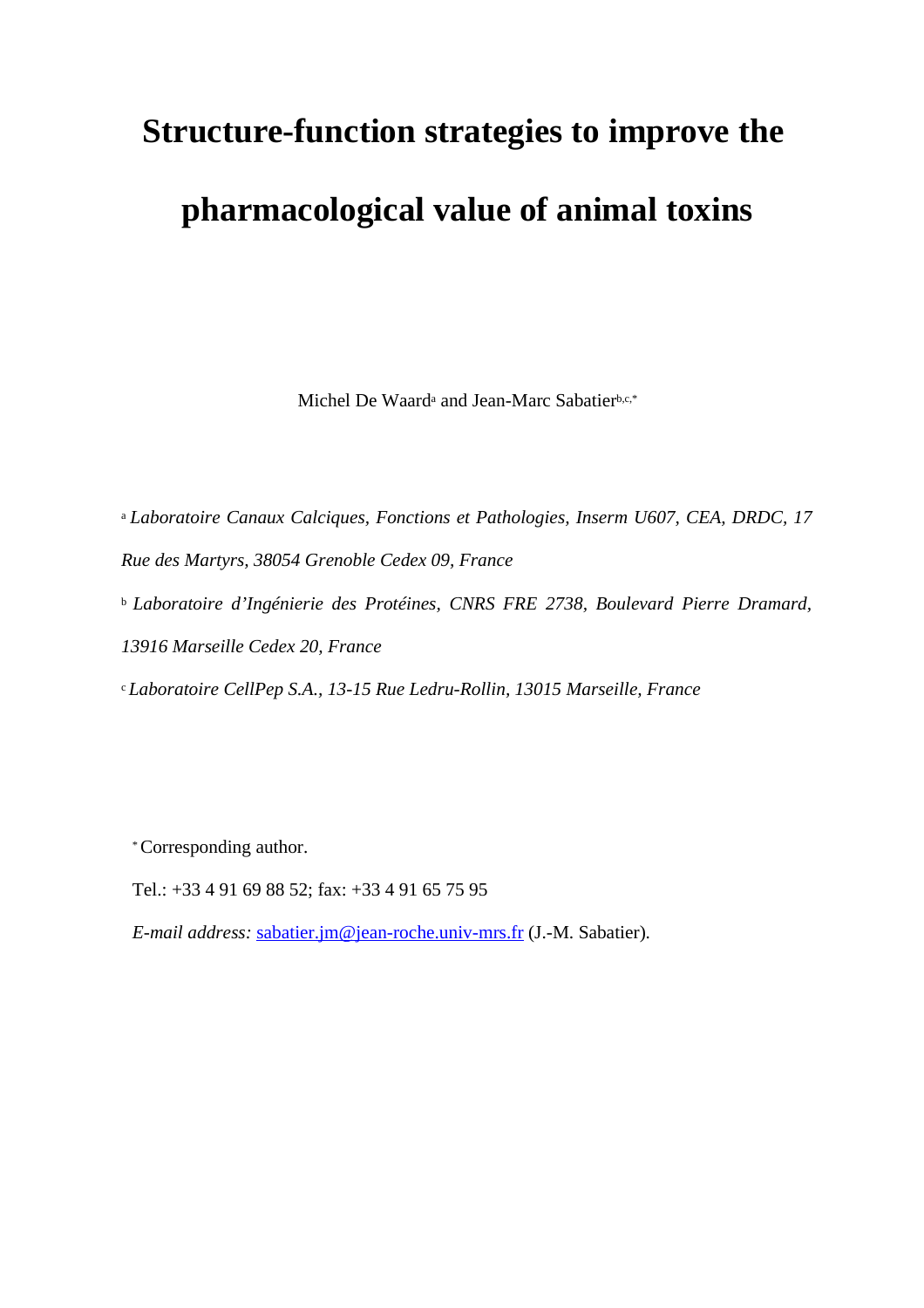#### **Abstract**

Animal venoms are rich sources of bioactive compounds that possess obvious pharmacological, therapeutic, and/or biotechnological values. A majority of these compounds are peptides that mainly target enzymes, membrane receptors, or ion channels. These peptides are most often in a size range that allows their production *in vitro* by chemical synthesis or genetic engineering. Unfortunately, they rarely display the required characteristics in terms of selectivity, affinity, stability and targeting with regard to the desired application. In recent years, a number of structural approaches or strategies have been developed to improve the intrinsic potential of venom peptides. They are reviewed herein for their effectiveness.

#### **1. Chemical synthesis** *versus* **genetic engineering – Pros and cons**

In animal venoms, peptide sizes are mainly in the range of 0.4 to 8.0 kDa. This would correspond to peptides of ca. 4 to 70 amino acid residues. Because of the intrinsic structural complexities of these peptides (different types of fold and 1-5 disulfide bridges), this size range implicates that only a fraction of them  $\langle$  50-mer peptides) can easily be produced by chemical synthesis [17,22]. Longer peptides are more difficult to produce chemically and have generally required the use of molecular biology techniques for their productions. Basically, chemical synthesis has several advantages over genetic engineering, making the former approach more appropriate to improve the structural and functional properties of peptides of interest. In particular, the possibility to incorporate non-natural amino acid derivatives or to form non-amide pseudo-peptide bonds is a definite benefit over genetic production. Also, the high yields of peptide productions are assets for detailed structural analyses and functional characterizations of the peptides. Finally, the production of peptides for therapeutic purposes is less cumbersome when a chemical approach is chosen over a genetic one. Indeed, safety, reproducibility, and lack of cell contaminants clearly argue in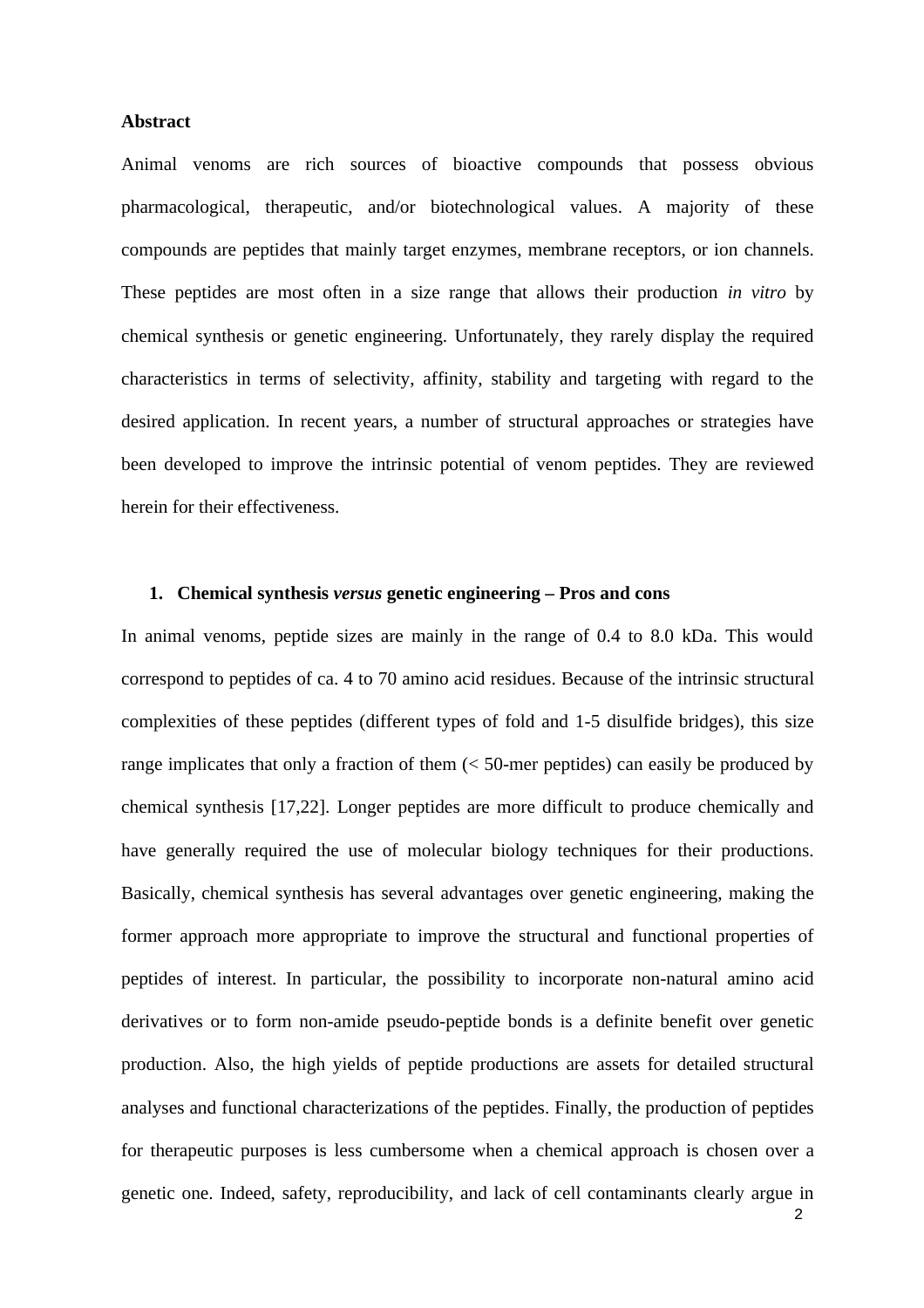favor of chemical synthesis. In fact, the vast majority of studies relating structure-function analyses are based on peptides produced by chemical synthesis.

#### **2. Peptide improvement requires solid basic knowledge on the lead peptide properties**

For valuable strategies of peptide improvement, one needs to know the peptide target(s), 3- D structure, functional effect(s), and specific application(s) pursued. With uncharacterized venom peptides, identification of actual target(s) is generally a difficult task. Pharmacological profiling using well defined screening approaches often reveals that peptides recognize several targets (e.g., different ion channel types) or may be derived for multiple applications. From pharmacological studies, useful information can be gained that includes peptide affinity for its target(s), selectivity profile, and mode of action. Gathering structural data is an essential step in defining the interacting surfaces of both the peptide and its target(s). In most cases, venom peptides are readily amenable to 1H-NMR-based 3-D structure determination. Alternatively, computer-assisted molecular modeling is an interesting route that can be used for peptide structural analysis provided that appropriate 3- D structures of related compounds are available from databases to serve as templates. The accurate structural determination of the peptide's target(s) or, at least, of its binding site(s) is a considerably more difficult challenge. Although this condition is not always met satisfactorily, it is clearly beneficial for the design of novel and more potent peptide analogs. Structural information, from both peptide and target, allow more sophisticated analyses that include *in silico* molecular docking simulations. From the most energetically favorable docking solutions, relevant hypotheses can be drawn on the characteristics of the interacting surfaces involved. These can then be verified experimentally by using complementary mutagenesis of the peptide and its target(s), leading to a precise view of the peptide's structural and functional properties [11].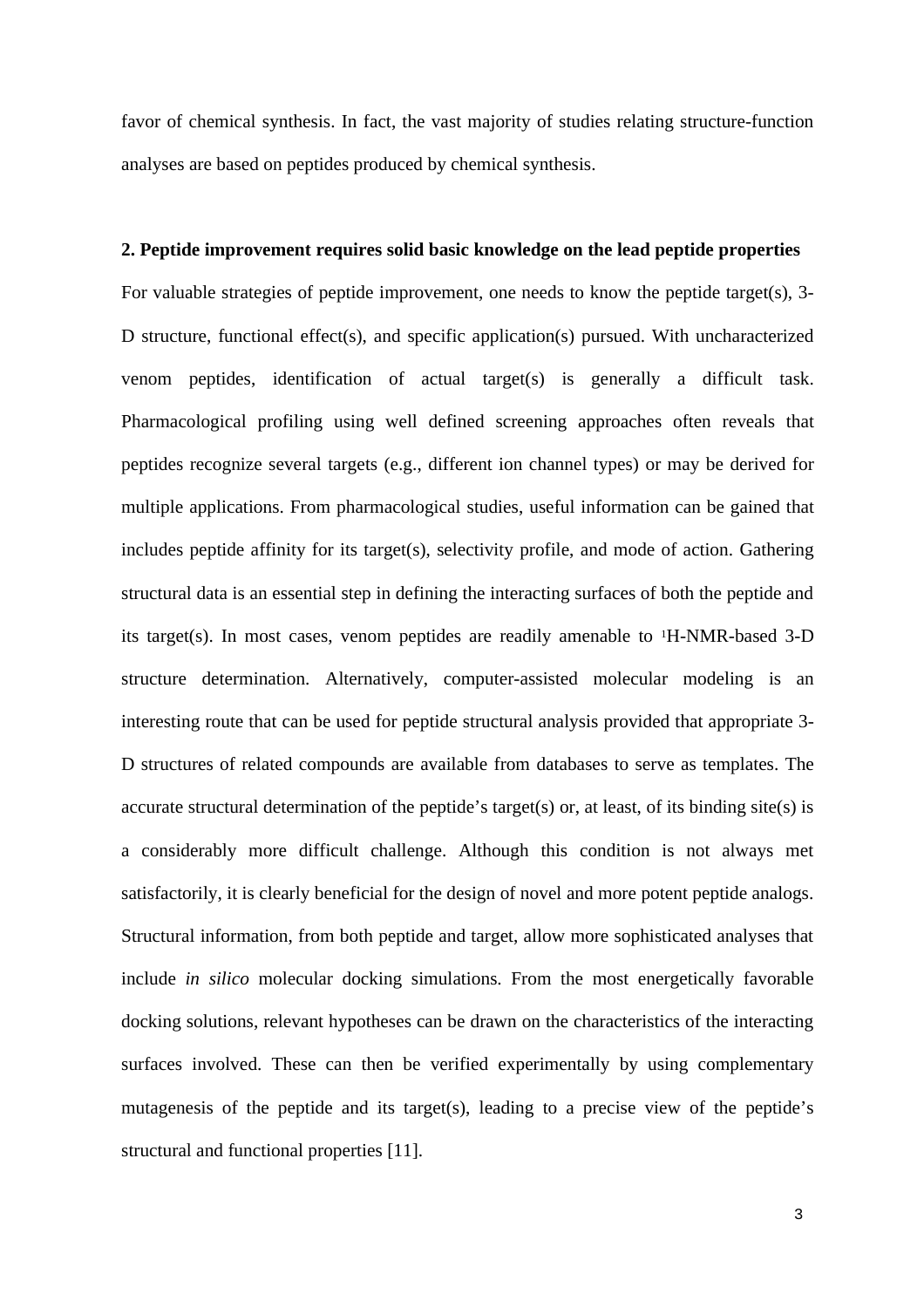#### **3. Design of novel peptide analogs by selective residue substitution(s)**

This method is largely employed to obtain novel analogs with unique pharmacological properties, or to pursue detailed structure-function studies. It represents the method of choice to address whether or not certain amino acid residues from the peptide are involved in target recognition and binding. It also allows a precise mapping of the peptide interacting surface, provided that the substituted residues do not alter the global peptide conformation. Generally, residue substitutions are made on a systematic basis, using the alanine-scanning approach. By this method, the contribution of scorpion toxin functional dyads to  $K^+$  channel blockage was experimentally investigated [4,18]. Mutation of amino acid residues also represents a powerful strategy to improve the pharmacological value and therapeutic potential of a particular peptide. Two general strategies can be envisioned. First, substituting amino acid residues within the peptide active site. This strategy can be used to increase the affinity of the peptide towards one specific target, or for improving its selectivity profile (similar or increased affinity for one target, but decreased affinity towards one or several other targets) [23], or both [1]. Second, substituting amino acid residues outside the peptide active site. This strategy may generate more subtle variations in peptide pharmacological properties, although in a more unpredictable manner. Indeed, it is expected that amino acid residue substitutions outside the active site should slightly alter the peptide's interacting surface. Stronger conformational changes are expected from substitutions that target residues key for a proper peptide folding. For instance, it has been shown that single residue mutations in scorpion maurotoxin can affect its pattern of disulfide bridging and, hence, its conformation and pharmacology [9]. Apart from acting on peptide affinity and selectivity by substituting natural amino acid residues by others, one can also act on peptide stability (e.g., sensitivity to proteases) by using non-natural residues for the substitutions instead. It is worth mentioning, however, that a similar protease resistance can also be acquired by selective substitutions based on natural amino acid residues only. Owing to the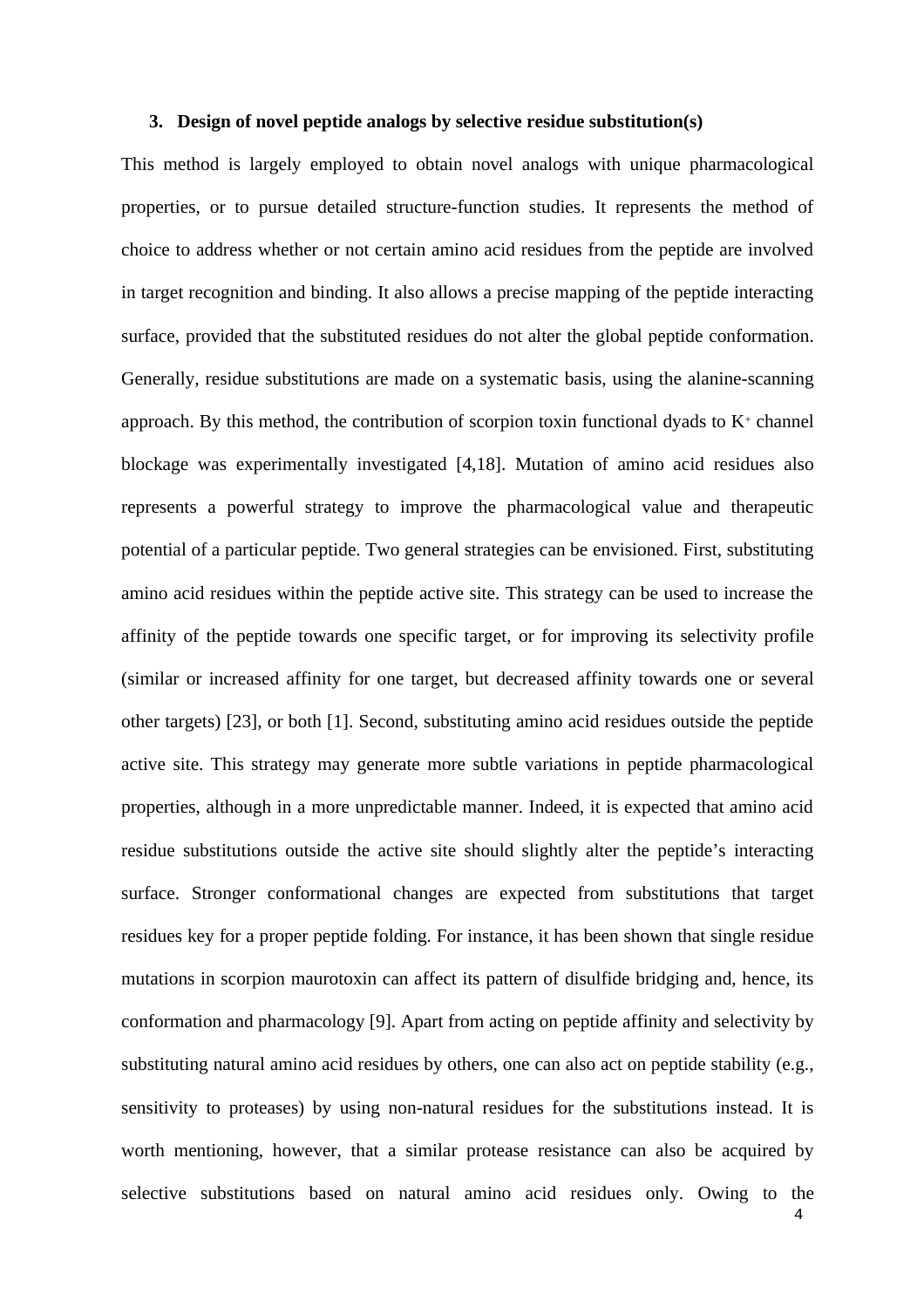conformational change of the peptide that is potentially induced by residue substitution, it is wise to gain insight of the structural features of each analog designed, produced and tested for bioactivity (e.g., 3-D solution structure determination by 1H-NMR, circular dichroïsm analysis, molecular modeling). Combined with docking simulation experiments of these analogs over their targets, all the data gathered should be of value for a still more rational design of novel more potent and/or selective peptide analogs by an iterative feedback information process.

#### **4. Benefits of size reduction in peptides**

Since many large peptides (> 50-mer) are not readily amenable to chemical production, it may appear attractive to reduce their size without compromising on their pharmacological value. Unfortunately, this strategy has seldom been used and too little information is available from the literature to reasonably draw a conclusion about their effectiveness. However, some remarks may be pertinent. Size reduction of peptides may be used for delineation of their pharmacophore(s). Similarly, it may prove useful for restricting the peptide selectivity profiles. This approach would certainly be beneficial in terms of production costs and should bypass the complex use of a genetic production strategy. In the case of venom peptides, one would expect that such a strategy should severely decrease the pharmacological potencies of the resulting low mass analogs since the integrity of the various toxin folds characterized so far, that would presumably be affected by peptide size reduction, is required for the correct spatial distribution of functionally key amino acid residues [17]. However, this strategy might be particularly valuable for peptides presenting small pharmacophores, and thus less susceptible to alteration of the active site conformation by peptide size trimming.

#### **5. Relevance of chimera and labeling approaches**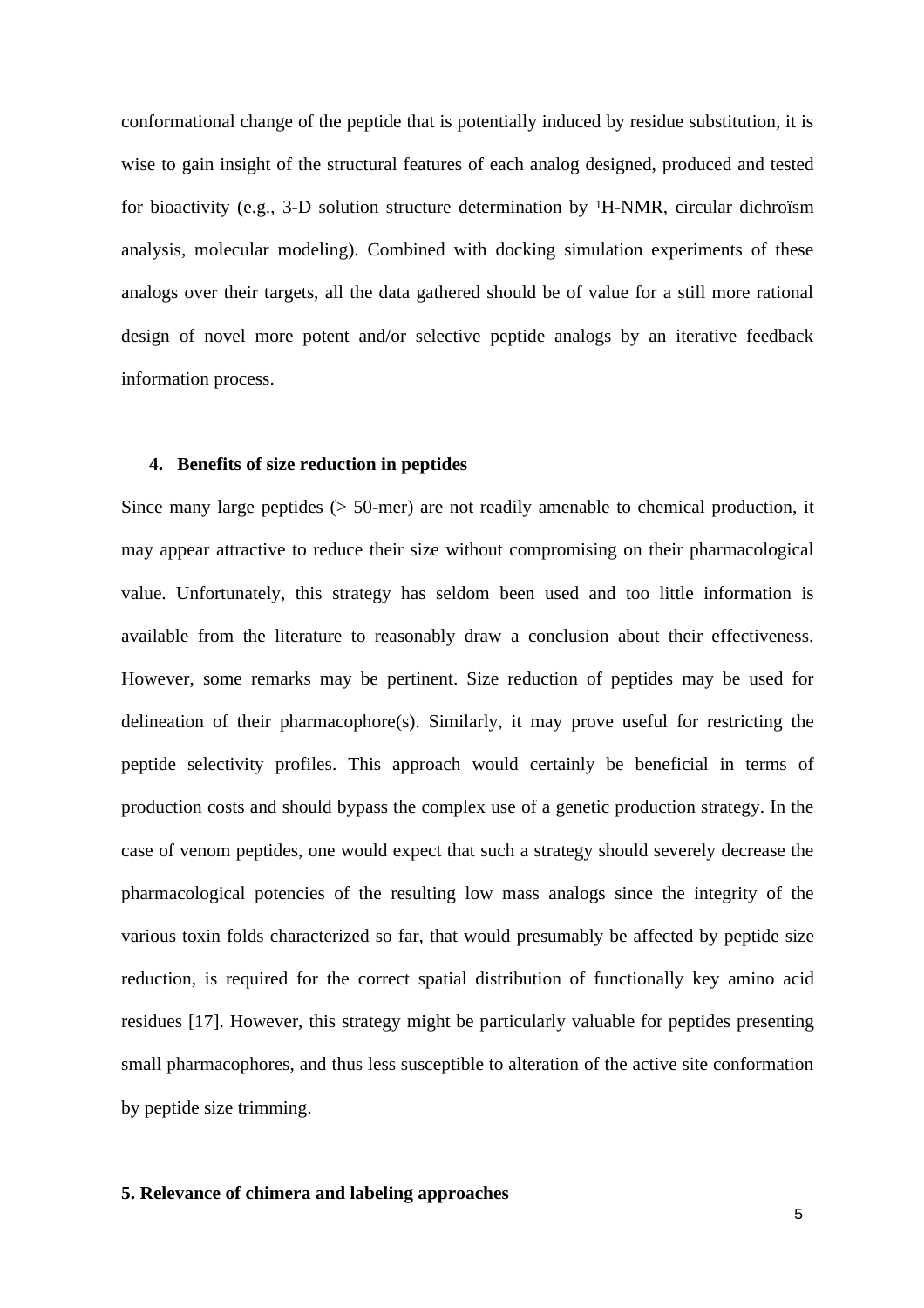Structure-activity relationship studies have demonstrated that a given venom peptide can be active on several targets (large selectivity profile) through different interacting surfaces. The existence of a variety of folds in venom peptides [17] allows the occurrence of distinct relative localizations of the active interacting surfaces [21]. For instance, it has been documented that scorpion toxins generally fold according to the  $\alpha/\beta$  architectural motif (an N-terminal helical structure connected by disulfide bridges to a C-terminal antiparallel, twoor three-stranded, β-sheet structure) [20]. Many of these scorpion venom peptides act on voltage-gated K+ (Kv) channels through interacting surfaces primarily involving their βsheet structures, whereas they may interact with small conductance  $Ca^{2+}$ -activated  $K^+$  (SK) channels through opposite interacting surfaces that implicate their helical structures. Given the fact that interacting surfaces of some venom peptides (with enlarged target specificity) are associated with residues of specific secondary structures, it may be worth using a chimera approach to produce peptide analogs with either enlarged or restricted pharmacological profiles. A representative example of such an approach was provided with a chimera made by the N-terminal helical region of maurotoxin and the C-terminal β-sheet region of HsTx1 [19]. In this case, a "gain of function" was obtained since the chimera acquires the activity of maurotoxin on SK channels while preserving the pharmacological profile of HsTx1 on Kv channels. Conversely, a "loss of function" can be attributed to this chimera since the activity of maurotoxin on a specific Kv channel subtype is lost. The cited approaches relate to change in peptide selectivity (enlargement or restriction). Of note, the chimera approach can tentatively be used to modulate peptide affinity towards a particular target without altering the initial pharmacological profile. This was successfully experienced using a chimera of butantoxin and maurotoxin in which the addition of the 9 N-terminal residues of butantoxin to the 31 C-terminal residues of maurotoxin provides some additional molecular contacts for the interaction with Kv1.2 channel (pharmacophore enlargement),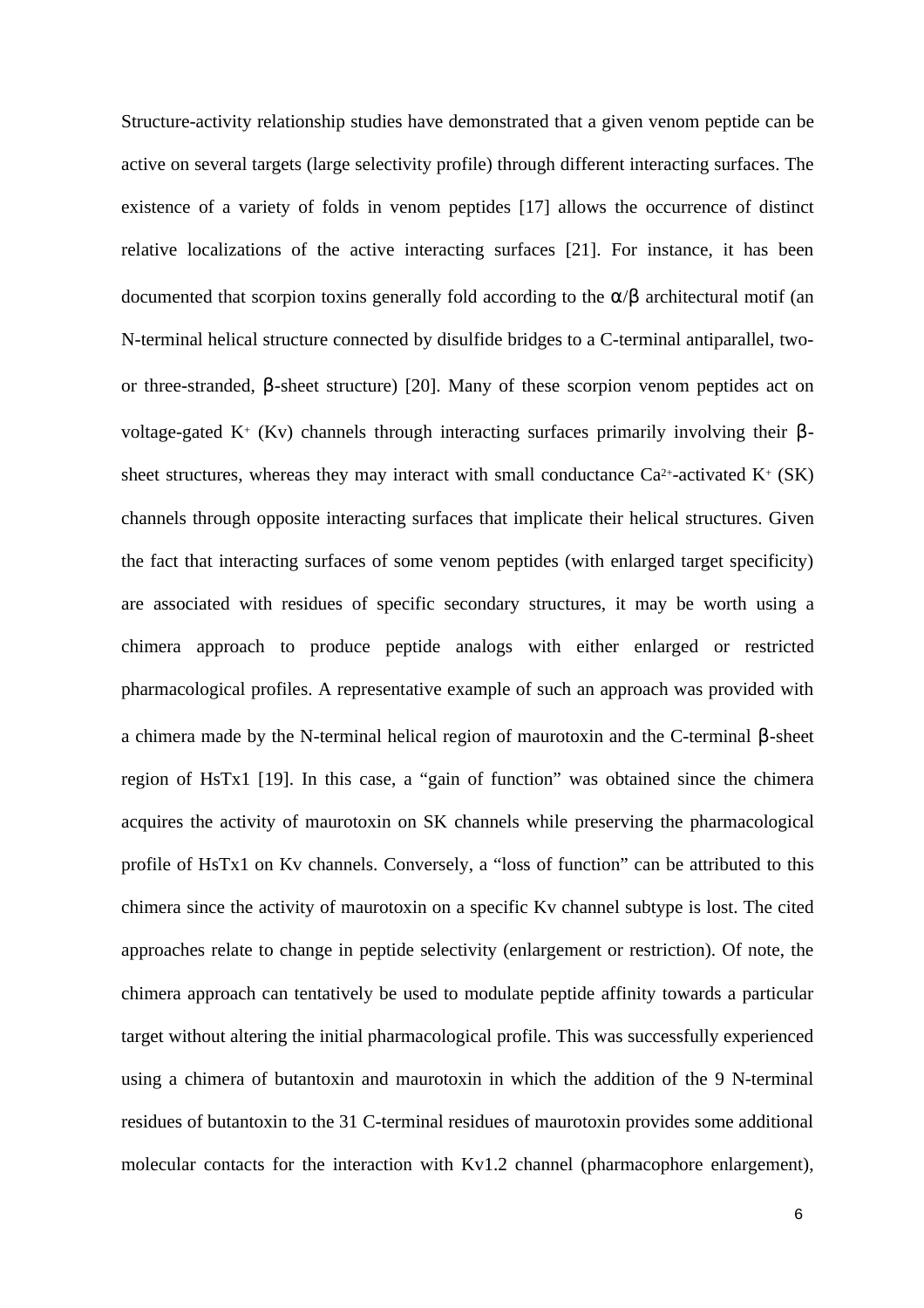thereby enhancing peptide affinity for this channel subtype [15].

Other technical applications are worth mentioning. First, peptides can be modified for tracking purposes. Tracking can be useful for the determination of peptide tissue distribution, sub-cellular receptor localization, or classical binding experiments. For example, such an "add-on" function has proven valuable for demonstrating the cellpenetration ability of maurocalcine, a venom peptide acting on intracellular ryanodinesensitive  $Ca^{2+}$  channels [7]. Site-directed chemical modifications of peptides, by labeling with fluorescent derivatives or radioactive materials (e.g., <sup>125</sup>I), or biotinylation, are routinely used for binding experiments. Second, venom peptides can be derived to become multifunctional. Chemical coupling to other molecules, such as antibodies or independent functional domains, may represent an interesting strategy for novel types of "gain of function", including cell targeting, cell toxicity, cell labeling, cell delivery of compounds, etc. Unfortunately, these research avenues are still largely unexploited and their add-on values under-evaluated.

#### **6. Strategies implying a change in the pattern of half-cystine pairs**

Venom peptides are often highly reticulated structures. It has been evidenced that disulfide bridges contribute to the acquisition and stability of the various peptide folds. Secondary structures are frequently connected to each other by at least one disulfide bridge. The pattern of a half-cystine connection is also crucial for the correct spatial distribution of the functionally key amino acid residues from the peptide interacting surfaces. Strategies based on the pattern of half-cystine pairs can be classified into three categories. The first one aims at increasing the number of disulfide bridges. The extra half-cystine pair might decrease peptide flexibility and, possibly, that of the interacting surfaces, provided that the additional disulfide bridge is inserted in an appropriate location within the peptide amino acid sequence. In turn, a reduced flexibility may lessen peptide adaptability to their target(s) and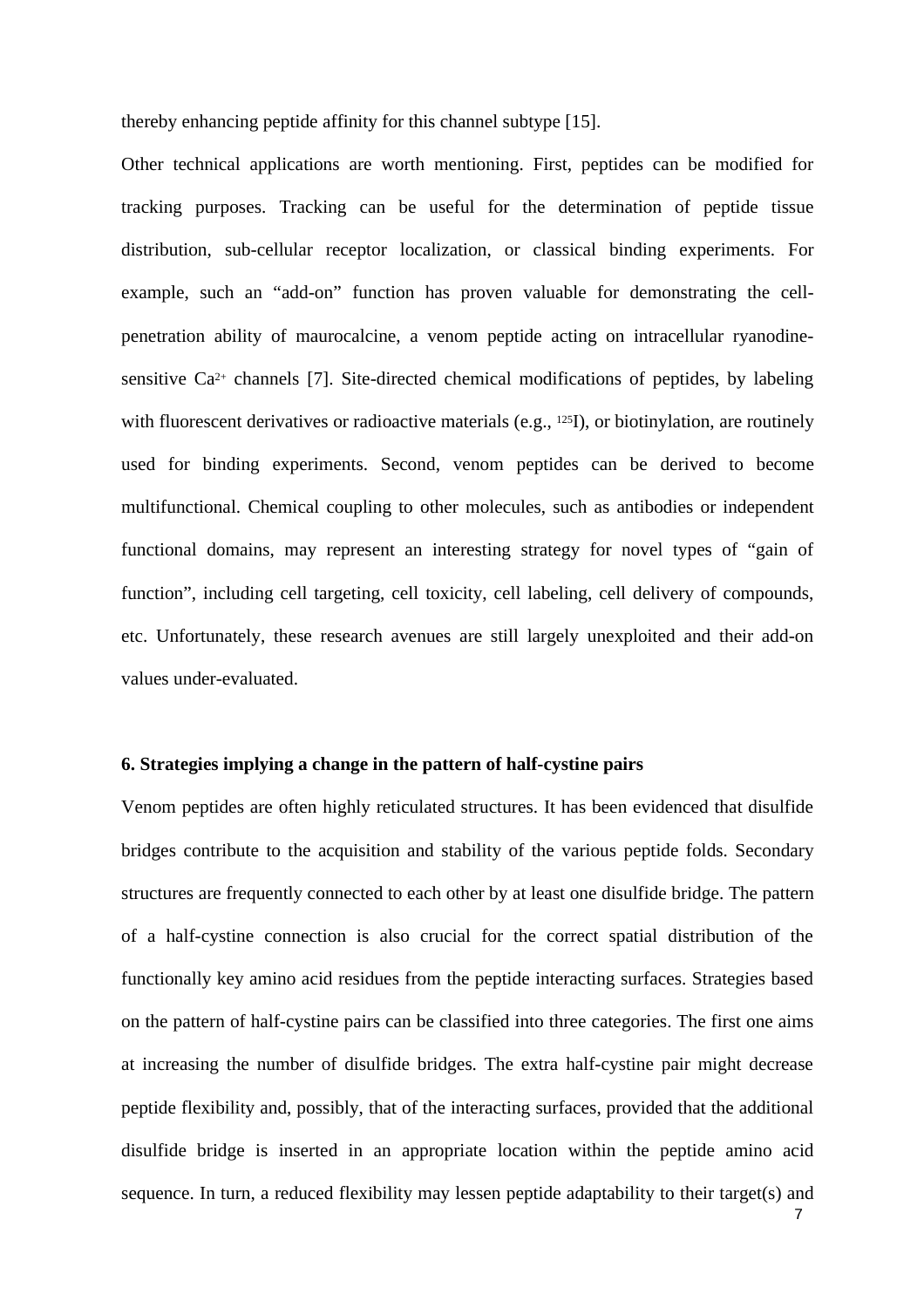one may expect a greater pharmacological selectivity for the analogs designed this way. However, an experimental validation of this approach is still needed. In contrast, the second strategy relies on a reduction in the number of peptide half-cystine pairs instead; a strategy that may conceivably increase peptide flexibility thereby potentially affecting its pharmacological behavior. In both cases, adding or removing a disulfide bridge may have consequences for the pattern of other half-cystine pairs, therefore highlighting the need for a careful structural characterization of the analogs. The third strategy relies on a change in the pattern of disulfide bridges within the peptide (with or without variation in the number of half-cystine pairs). Enforcing new disulfide bridge arrangements in a peptide is an effective way to alter the conformation of its pharmacophore(s) and, hence, its pharmacology. This strategy has been applied twice for the scorpion maurotoxin. By replacing two half-cystine residues belonging to two different disulfide bridges, a novel three-disulfide-bridged maurotoxin analog was produced in which the third half-cystine pair was unique. This analog still folded along the common  $\alpha/\beta$  architectural motif of scorpion toxins, while presenting a new selectivity towards Kv channels [8]. Also, by using an innovative strategy of chemical synthesis, a four-disulfide-bridged maurotoxin variant was produced in which the two last bridges were differently arranged as compared with native maurotoxin (although half-cystine pairings are similar to those found in other toxins from the same structural family). Again, for this analog, the common architectural motif was maintained, but the change in disulfide bridge pattern was accompanied by changes in pharmacology [16].

It is worth mentioning that removal of all half-cystine pairs from a reticulated venom peptide - in the cases where it has been studied - abolishes peptide bioactivity, suggesting that the presence of all disulfide bridges are required for the maintenance of peptide fold. This property has been taken into consideration for peptide-based immunizations during vaccination programs, with the aim of neutralizing the toxicity of properly folded and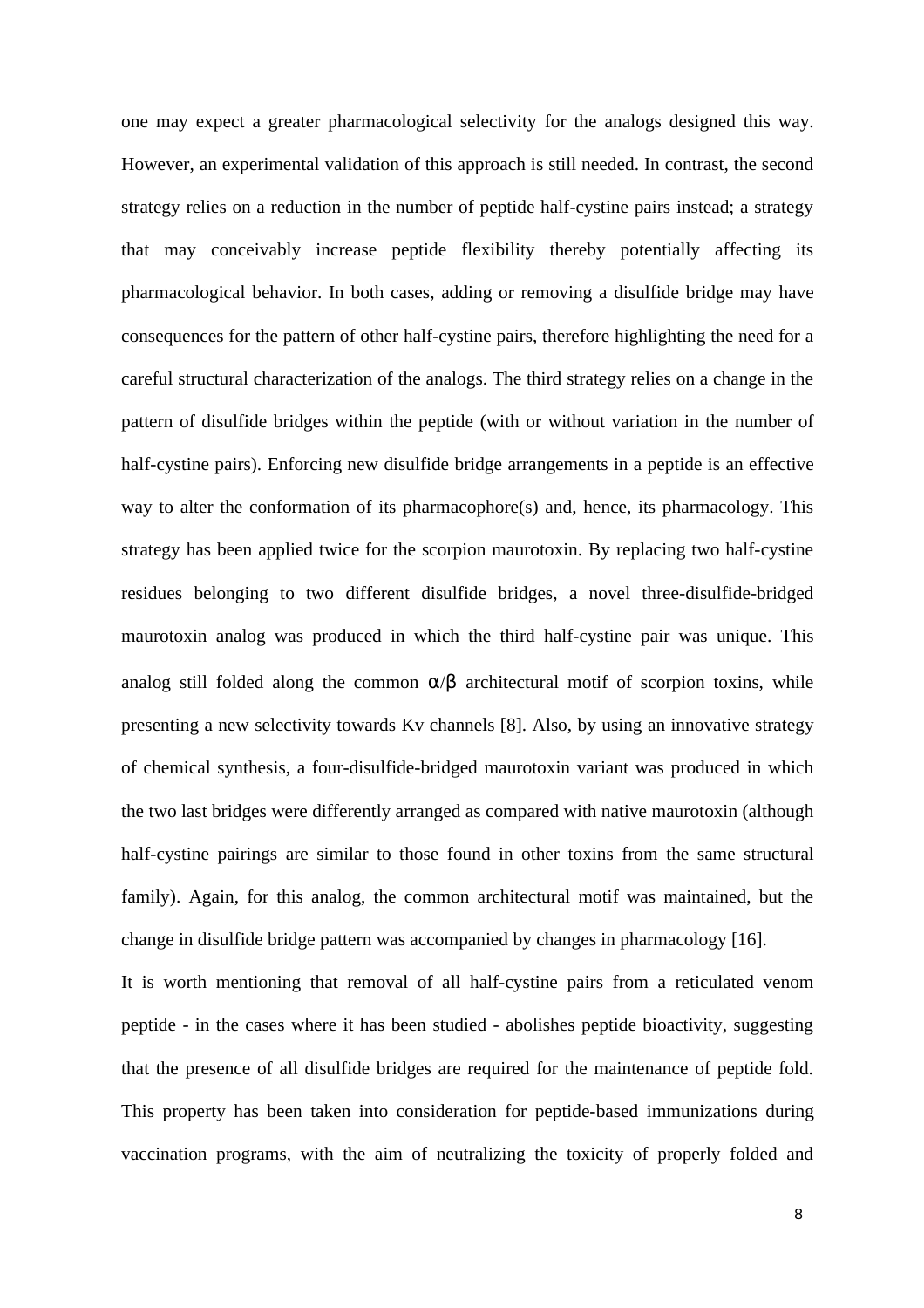reticulated toxins [10,24].

#### **7. What about the dipole moment of venom peptides?**

Many venom peptides exhibit a marked electric charge anisotropy. A formal representation of this anisotropy is given by the peptide dipole moment. It has been proposed that the dipole moment guides and orients the peptide towards its target(s), thereby being key for peptide specificity [3]. Although the concept is attractive by itself, it remains to be supported experimentally. In fact, the main flaw of this concept is that it is somehow incompatible with the existence of several interacting surfaces, which are sometimes located on opposite faces of the peptide (e.g. activity of maurotoxin on both SK and Kv channels involving opposite faces). Noteworthy, the noticeable charge anisotropy of venom peptide maurocalcine, which possesses a highly basic face, is likely to contribute to its singular ability to translocate into cells where the peptide acts [7]. This property is shared with other cell-penetrating, structurally-unrelated, peptides such as Tat and penetratin [13].

#### **8. Functional derivation of venom peptides: a search for new applications**

Venom peptides exhibit a great variety of folds. In the case of animal toxins acting on ion channels, up to 14 different types of fold were identified [17]. Along with other favorable characteristics, such as small size and high stability, diversity of fold can advantageously be used for a functional derivation of venom peptides. Indeed, active sites of venom peptides can be substituted by functionally unrelated pharmacophores of biological value to benefit of the gainful peptide characteristics. For example, the CD4 binding surface for the HIV-1 gp120 envelope glycoprotein has been successfully transferred into the structure of a scorpion toxin possessing the  $\alpha/\beta$  scaffold [12]. This approach leads to the production of interesting anti-HIV compounds with demonstrated efficacies *in vitro*. Venom peptides with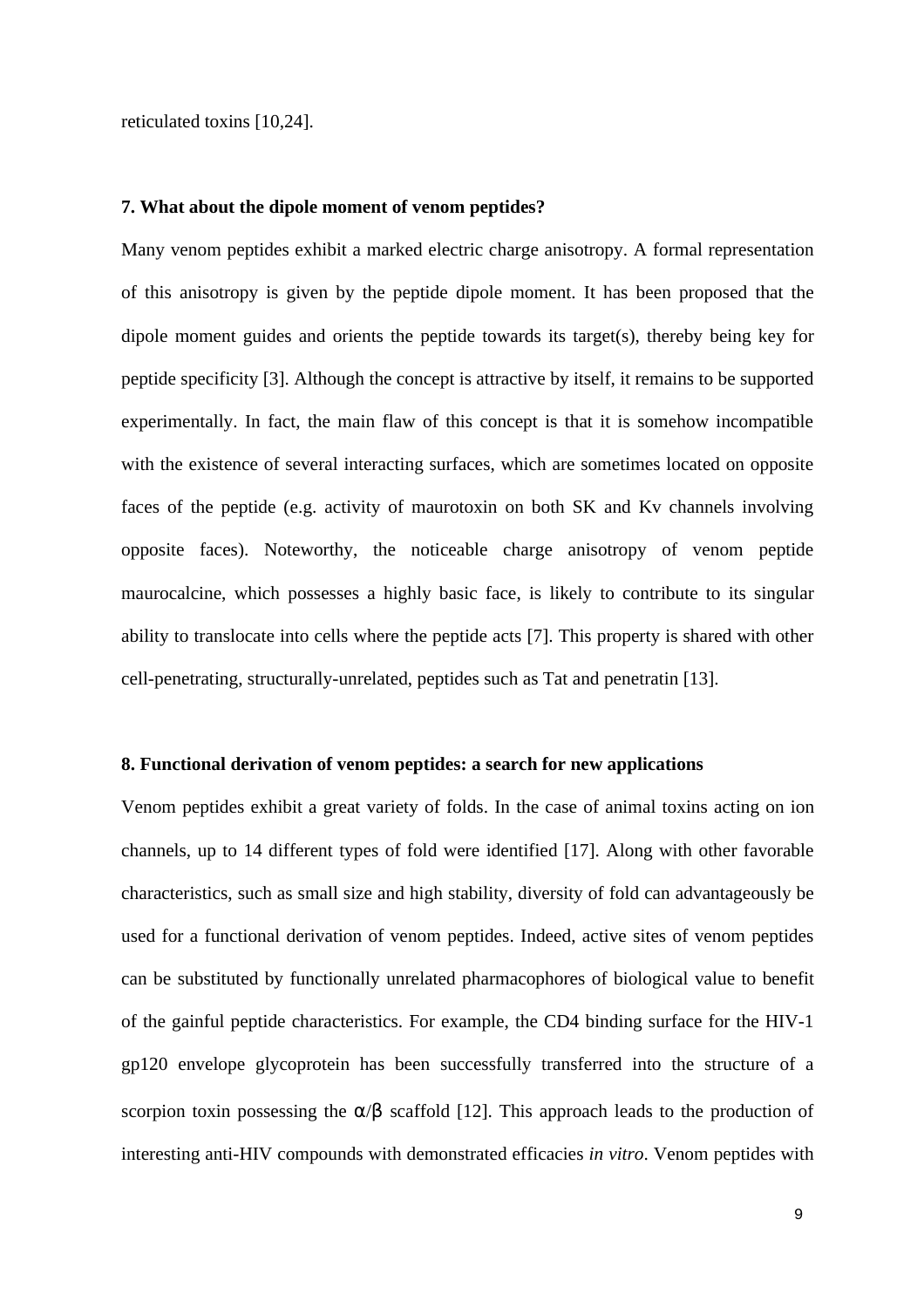novel pharmacophores represent new tools for biological, biotechnological and medical applications. A therapeutic development may also be envisioned in case the novel compounds possess the appropriate drug properties.

Other types of functional derivation can be achieved that are not necessarily based on the replacement of the peptide pharmacophore by an exogenous one. In that case, different properties of the peptide are derived, such as cell targeting, receptor recognition, membrane translocation, nucleic acid binding, etc. It is worth noting that, in some cases, it is mandatory to eliminate the original pharmacological activity of the peptide to prevent some unwanted side effects. For instance, the pharmacological activity of maurocalcine on intracellular ryanodine-sensitive calcium channels can be suppressed [6] in order to use only its cellpenetration property for the cell-entry of larger non-membrane permeable compounds, including whole proteins [7]. In other cases, structures of venom peptides can be modified to properly target toxins to a given cell type *in vivo*. Such a strategy has been developed in the case of immunotoxins, in which a toxin is coupled to a cell-targeting ligand or antibody. The main focus of the immunotoxin approach is targeted cancer therapy [14]. So far, bacterial and plant toxins have been used, but the technique could prove valuable with animal toxins.

#### **9. Improving peptide stability**

Since the ever-increasing interest in studying animal venom peptides is related to their potential use in therapeutics, it appears suitable to optimize their stability *in vivo*. Several methods can be used to improve peptide stability. Among them, one can mention: (i) amino acid residue substitution(s) aimed at protecting the peptide from proteolytic cleavage. Residue replacement(s), which should not alter the pharmacophore properties, can be achieved using L-, D-, or non-natural amino acid residues (including residues modified on their side-chains). (ii) A selective chemical modification of the peptide (e.g. changing the nature of the N- (acetylation) [5] and/or C-terminal extremities (amidation, addition of a 10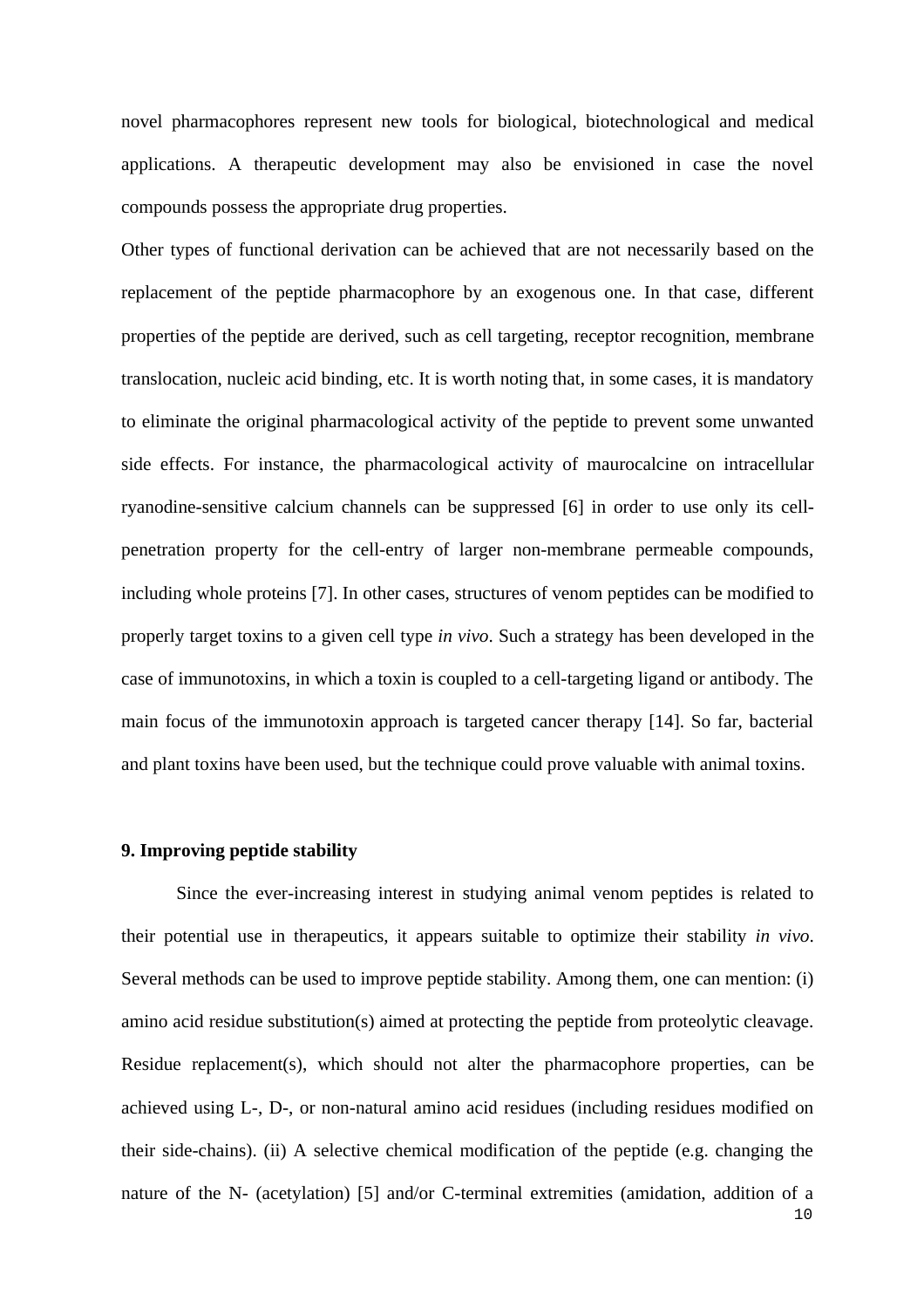specific group such as a fatty acid). Such a strategy may also be valuable for improving the pharmacological characteristics of a given peptide, as shown in the case of ShK sea anemone toxin in which grafting of a phosphotyrosine moiety at the N-terminus enhances its selectivity profile towards the Kv1.3 potassium channel [2]. (iii) The replacement of natural peptide bonds by pseudo-peptide bonds during chemical synthesis (e.g., CO-NH by NH-CO, or  $CH_2\text{-}CH_2$ , or CO-CH<sub>2</sub>, etc). (iv) Cysteine-based cyclization of the peptide. These modifications, which might, by themselves, be detrimental to peptide biological properties, should be attempted only to overcome specific problems, such as short peptide half-life, poor peptide stability and/or solubility, and inadequate tissue distribution. Of note, although peptide modifications have been used in the development of several therapeutically useful peptides, it has seldom been put into application for venom peptides. Apart from chemical modifications of the peptides, it is also possible to act on peptide stability by using specific delivery systems (liposomes, nanoparticles, glycan polymers, hydrogels). The latter do not belong to structure-function strategies and thus will not be developed further.

#### **10. Concluding remarks**

Despite the richness in biologically active venom peptides, they rarely come with the desired set of characteristics. A rationale structure-function strategy is therefore a key step to obtain a valuable compound for any given application. Strategies are now numerous and have proven to be efficient to reach these goals. The choice of a particular strategy actually depends on the peptide biological properties that one seeks to reinforce, create, or suppress. Not all strategies are equivalent and, sometimes, a combination thereof should be used. An iterative feedback information process is often required, which combines the benefits of several approaches, to generate compounds with the appropriate set of requisite characteristics. Combined strategies will prove valuable for the future development of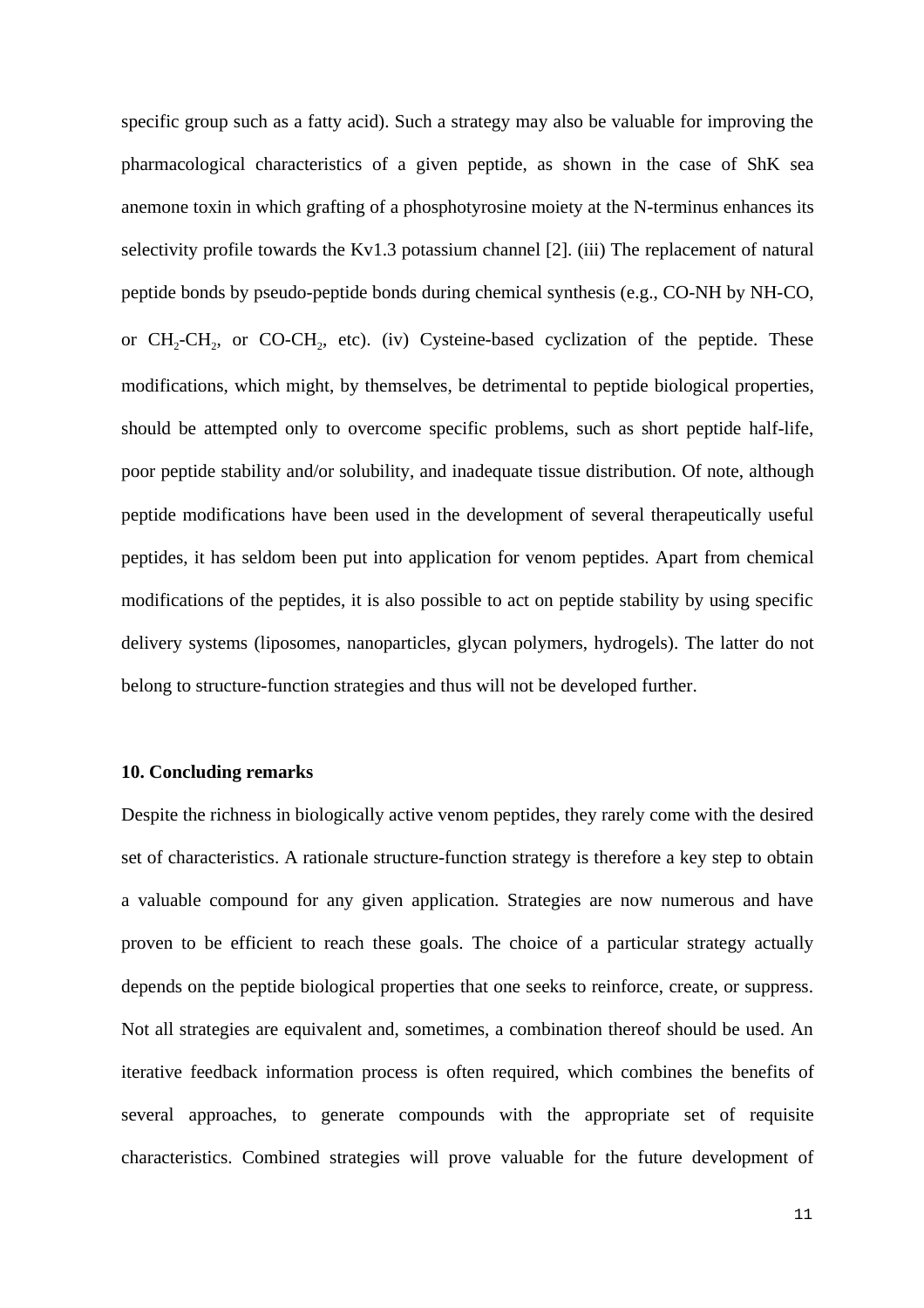venom peptide-derived drugs in the treatment of specific human diseases.

#### **References**

- [1] Alessandri-Haber N, Lecoq A, Gasparini S, Grangier-Macmath G, Jacquet G, Harvey AL, et al. Mapping the functional anatomy of BgK on Kv1.1, Kv1.2, and Kv1.3. Clues to design analogs with enhanced selectivity. J Biol Chem 1999;274:35653-61.
- [2] Beeton C, Pennington MW, Wulff H, Singh S, Nugent D, Crossley G, et al. Targeting effector memory T cells with a selective peptide inhibitor of Kv1.3 channels for therapy of autoimmune diseases. Mol Pharmacol 2005;67:1369-81.
- [3] Blanc E, Sabatier JM, Kharrat R, Meunier S, El Ayeb M, Van Rietschoten J, et al. Solution structure of maurotoxin, a scorpion toxin from *scorpio maurus*, with high affinity for voltage-gated potassium channels. Proteins 1997;29:321-33.
- [4] Dauplais M, Lecoq A, Song J, Cotton J, Jamin N, Gilquin B, et al. On the convergent evolution of animal toxins. Conservation of a diad of functional residues in potassium channel-blocking toxins with unrelated structures. J Biol Chem 1997;272:4302-9.
- [5] de Haan EC, Wauben MH, Wagenaar-Hilbers JP, Grosfeld-Stulemeyer MC, Rijkers DT, Moret EE, et al. Stabilization of peptide guinea pig myelin basic protein 72-85 by N-terminal acetylation – Implications for immunological studies. Mol Immunol 2004;40:943-8.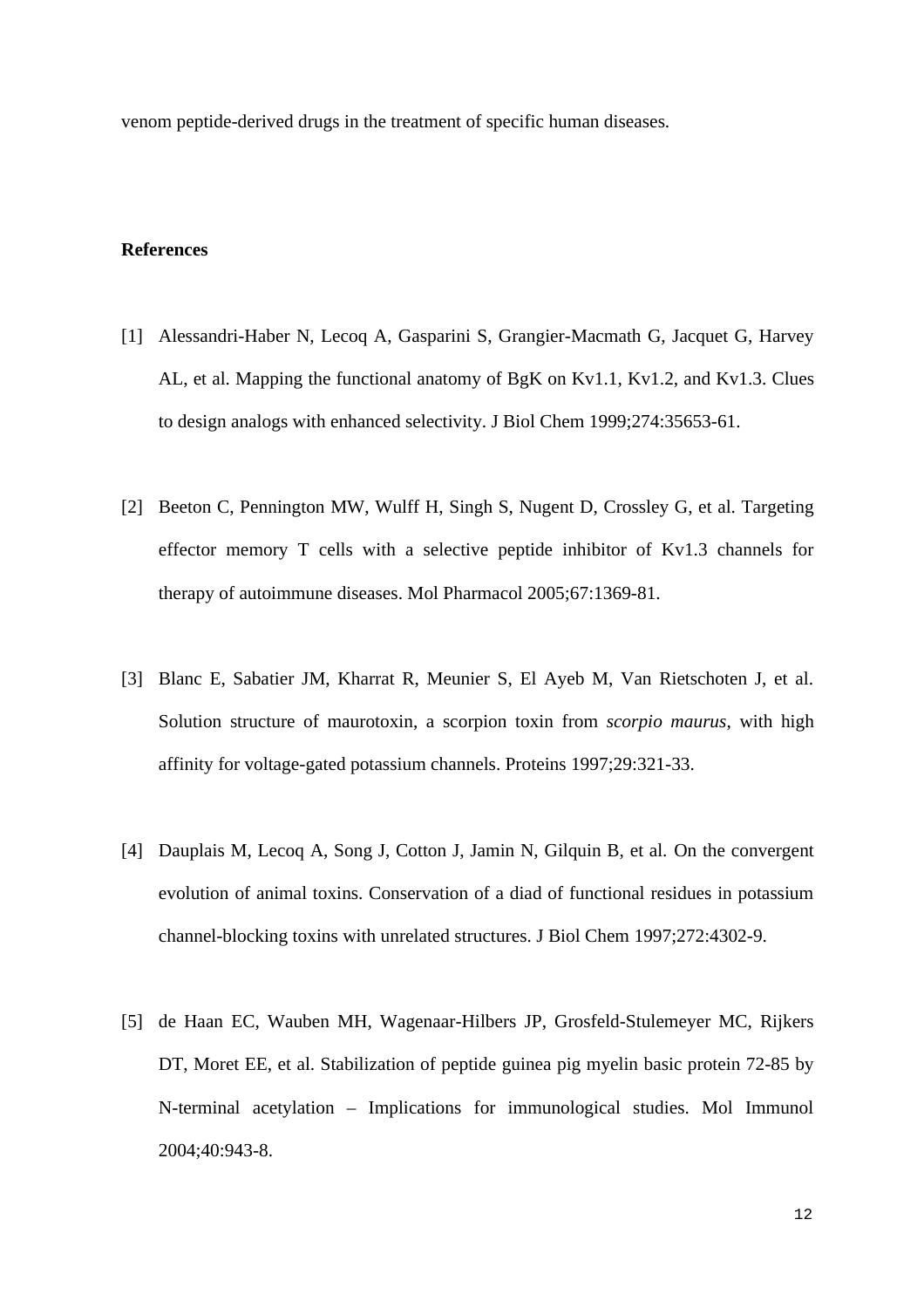- [6] Estève E, Smida-Rezgui S, Sarkozi S, Szegedi C, Regaya I, Chen L, et al. Critical amino acid residues determine the binding affinity and the  $Ca<sup>2+</sup>$  release efficacy of maurocalcine in skeletal muscle cells. J Biol Chem 2003 ;278 :37822-31.
- [7] Estève E, Mabrouk K, Dupuis A, Smida-Rezgui S, Altafaj X, Grunwald D, et al. Transduction of the scorpion toxin maurocalcine into cells – Evidence that the toxin crosses the plasma membrane. J Biol Chem 2005;280:12833-9.
- [8] Fajloun Z, Ferrat G, Carlier E, Fathallah M, Lecomte C, Sandoz G, et al. Synthesis, <sup>1</sup>H NMR structure, and activity of a three-disulfide-bridged maurotoxin analog designed to restore the consensus motif of scorpion toxins. J Biol Chem 2000;275;13605-12.
- [9] Fajloun Z, Mosbah A, Carlier E, Mansuelle P, Sandoz G, Fathallah M, et al. Maurotoxin *Versus* Pi1/HsTx1 toxins: Toward new insights in the understanding of their distinct disulfide bridge patterns. J Biol Chem 2000;275:39394-402.
- [10] Gazarian KG, Gazarian T, Hernández R, Possani LD. Immunology of scorpion toxins and perspectives for generation of anti-venom vaccines. Vaccine 2005;23:3357-68.
- [11] Gilquin B, Racape J, Wrisch A, Visan V, Lecoq A, Grissmer S, et al. Structure of the BgK-Kv1.1 complex based on distance restraints identified by double mutant cycles. Molecular basis for convergent evolution of Kv1 channel blockers. J Biol Chem 2002;277:37406-13.
- [12] Huang CC, Stricher F, Martin L, Decker JM, Majeed S, Barthe P, et al. Scorpion-toxin mimics of CD4 in complex with human immunodeficiency virus gp120 crystal 13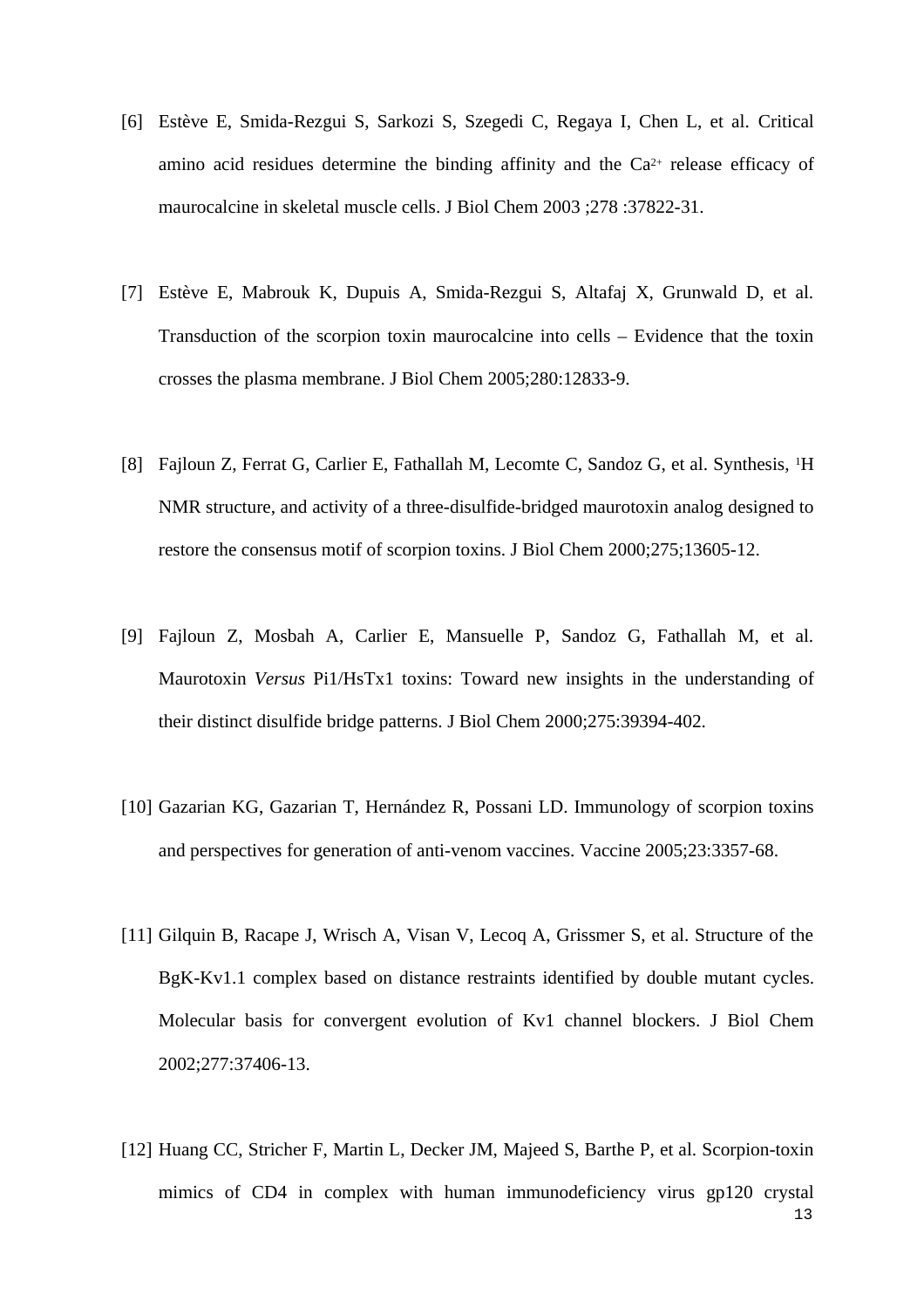structures, molecular mimicry, and neutralization breadth. Structure 2005;13:755-68.

- [13] Lindgren M, Hallbrink M, Prochiantz A, Langel U. Cell-penetrating peptides. Trends Pharmacol Sci 2000;21:99-103.
- [14] MacDonald GC, Glover N. Effective tumor targeting: strategies for the delivery of armed antibodies. Curr Opin Drug Discov Devel 2005;8:177-83.
- [15] M'Barek S, Chagot B, Andreotti N, Visan V, Mansuelle P, Grissmer S, et al. Increasing the molecular contacts between maurotoxin and Kv1.2 channel augments ligand affinity. Proteins 2005; (in press).
- [16] M'Barek S, Lopez-Gonzalez I, di Luccio E, Visan V, Grissmer S, Judge S, et al. A maurotoxin with constrained standard disulfide bridging – Innovative strategy of chemical synthesis, pharmacology, and docking on  $K^+$  channels. J Biol Chem 2003;278:31095-104.
- [17] Mouhat S, Jouirou B, Mosbah A, De Waard M, Sabatier JM. Diversity of folds in animal toxins acting on ion channels. Biochem J 2004;378:717-26.
- [18] Mouhat S, De Waard M, Sabatier JM. Contribution of the functional dyad of animal toxins acting on voltage-gated Kv1-type channels. J Pep Sci 2005;11:65-8.
- [19] Regaya I, Beeton C, Ferrat G, Andreotti N, Darbon H, De Waard M, et al. Evidence for domain-specific recognition of SK and Kv channels by MTX and HsTx1 scorpion toxins. J Biol Chem 2004;279:55690-6.